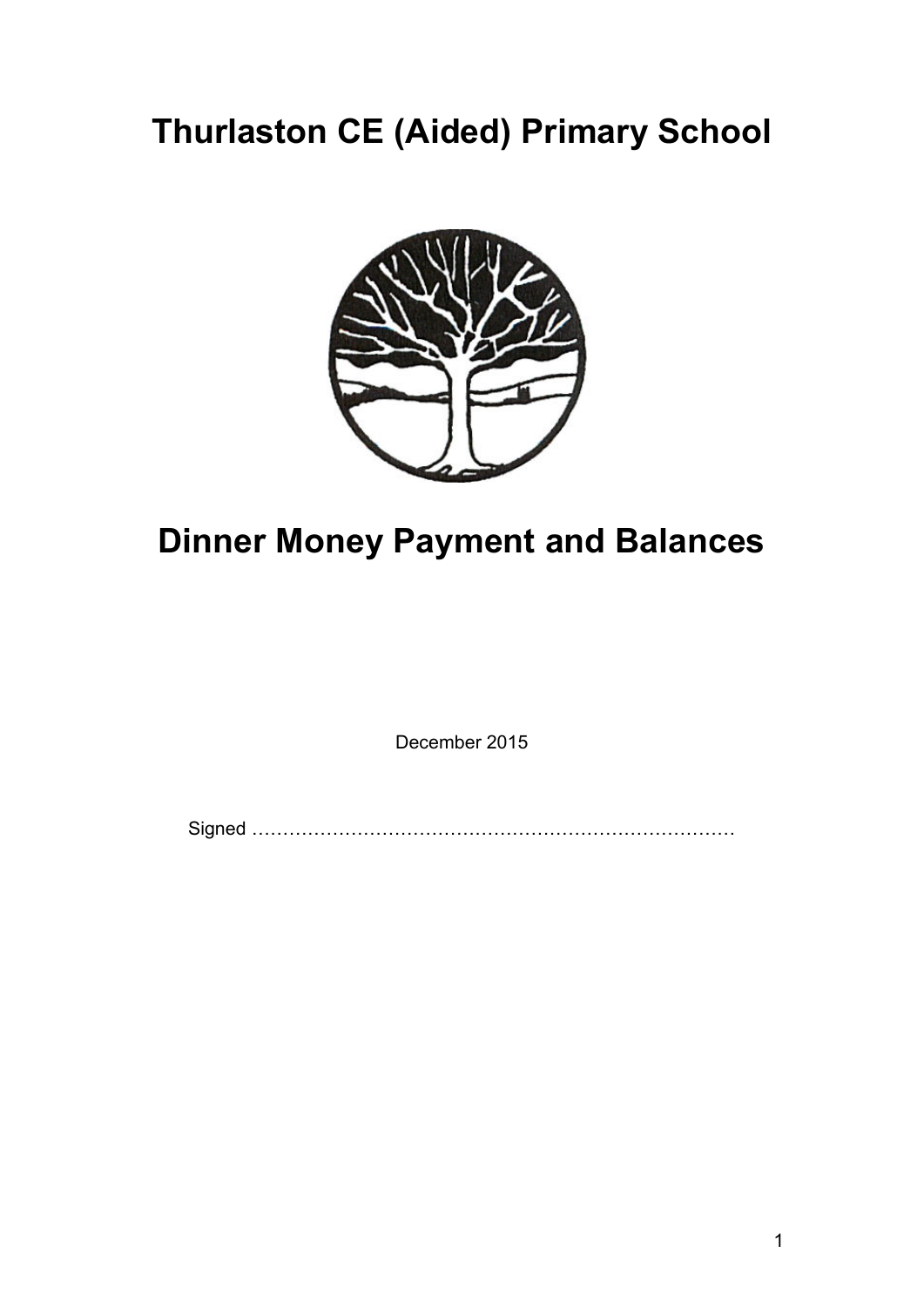## **Dinner Money Payment and Balances**

The purpose of this policy is to protect the school monies and also to help parents manage the payment for school meals.

School Meals are provided by Leicestershire School Food Services. School collects the money on behalf of the service but receives no financial benefit from operating the service. The service may vary the menu at any time and school cannot be held responsible for changes to the menu. The service should inform parents of changes to the menu when possible. If children do not receive the exact meal expected payment will still be needed for the meal actually received.

All meals must be paid for and are either paid by the school in the case of Free School Meals and Universal Free School Meals or by parents. Any uncollected money from parents must be paid for out of the normal school budget and therefore procedures are put in place to prevent this happening.

Normally all meals should be paid for in advance and payment should be made at the beginning of each week on Mondays so that the money can be safely banked. Some parents choose to pay for  $\frac{1}{2}$  term or a whole term in advance. The vast majority of our parents pay for meals in advance.

Very occasionally a child may present at school without a packed lunch and school will endeavour to contact parents. Should parents not be available to provide a meal for the child, school will provide a meal and seek payment afterwards.

A very small number of parents fail to pay for meals and expect the children to be given meals. The following paragraphs detail the processes we will follow in these cases.

Should payment not be made this will be requested. Should a family accrue a negative balance of £30 a formal letter will be sent requesting payment. Prompt payment will be encouraged. The parents will also be informed of how to apply for Free School Meals at this point. Should a negative balance of £50 be reached, school will not be able to provide meals without payment for them in advance and will also need to request urgently that payment of the debt be made. Should payment not be forthcoming within 1 calendar month the LA will be requested to seek payment on behalf of the school through its legal department.

Accruing a large Dinner Money debt can put a family in more financial difficulty and therefore will not be allowed to happen. Should a family have received a letter regarding a debt of £50 or more, meals will not be supplied in the future without payment in advance.

At the end of each week any balance is carried forward to the next week. At the end of a term positive balances are carried forward to the next term. When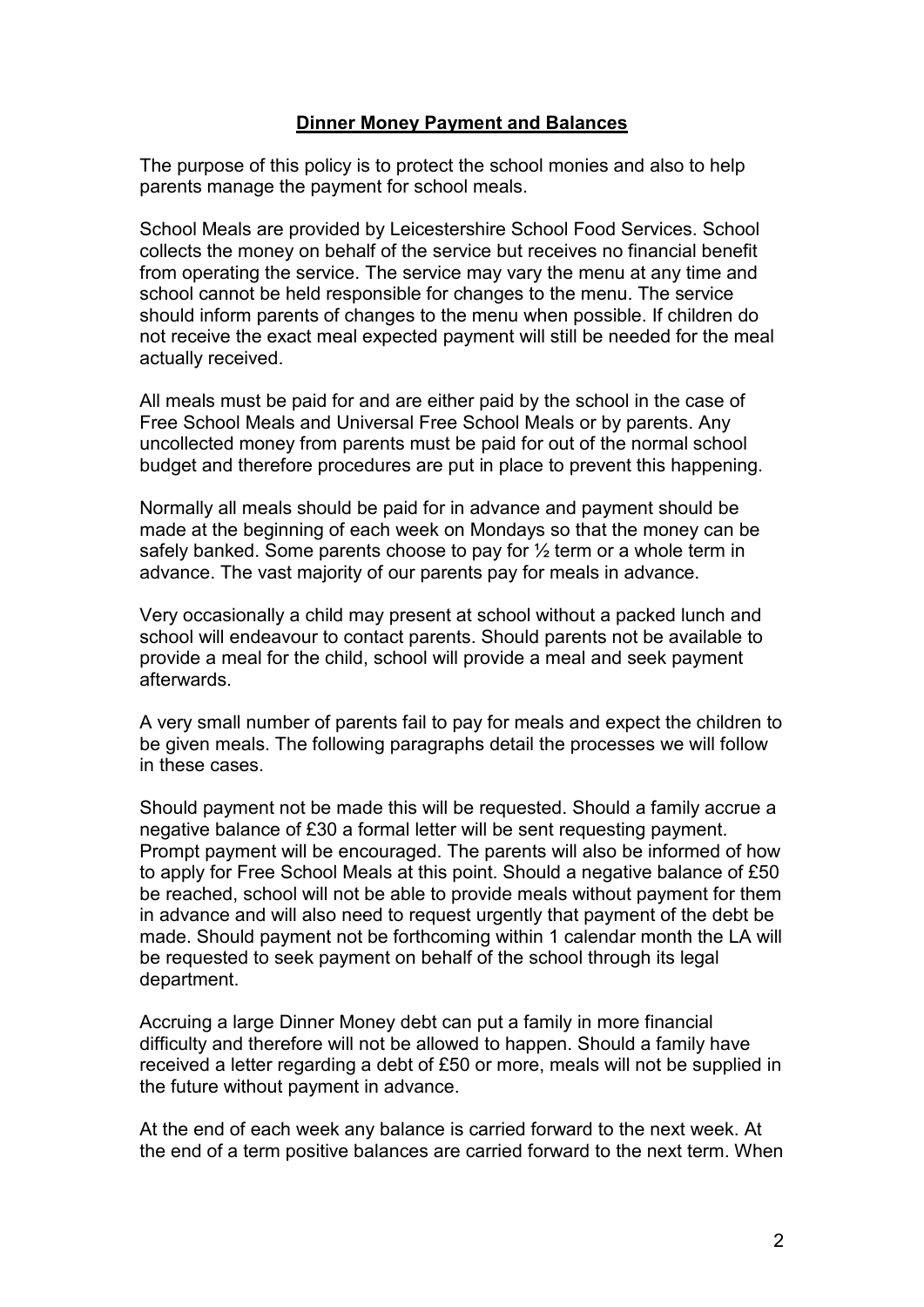a child leaves school all positive balances are returned to the parents as soon as possible.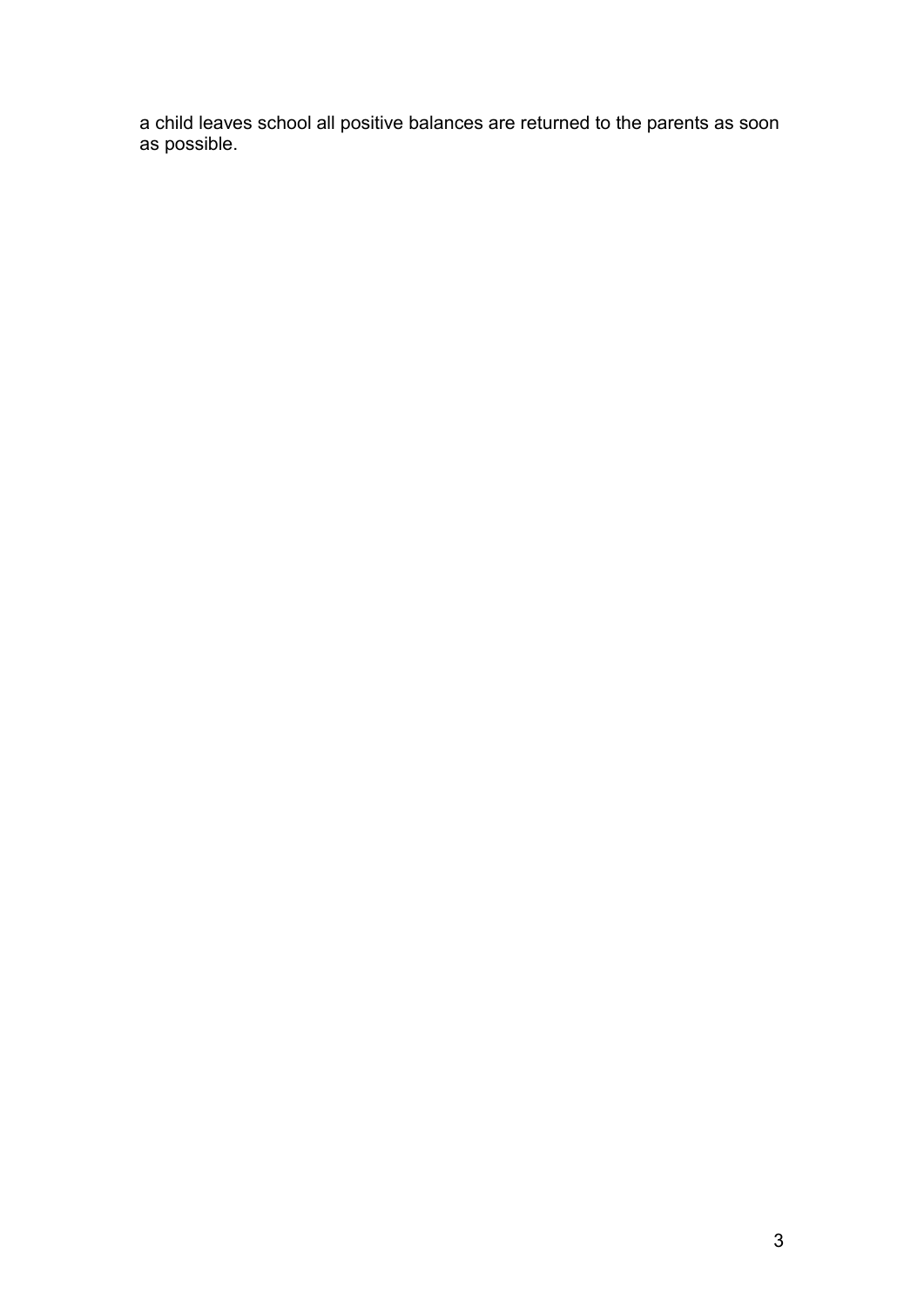This is a standard letter

**Date** 

Dear Name,

We have noticed that school dinners have been taken by your child/children and have not been paid for. You now owe the school £30 or more for meals and payment is requested immediately.

Should you be having difficulty in paying for the meals you may be entitled to Free School Meals. These cannot be back dated and are processed by School Food Services. Please find details of eligibility criteria and contact details enclosed. If you feel you could be entitled we recommend that you apply as soon as possible.

Your outstanding balance is .. Please make payment by cash or cheque made payable to Leicestershire County Council ASAP.

Yours sincerely,

Gavin Beetham